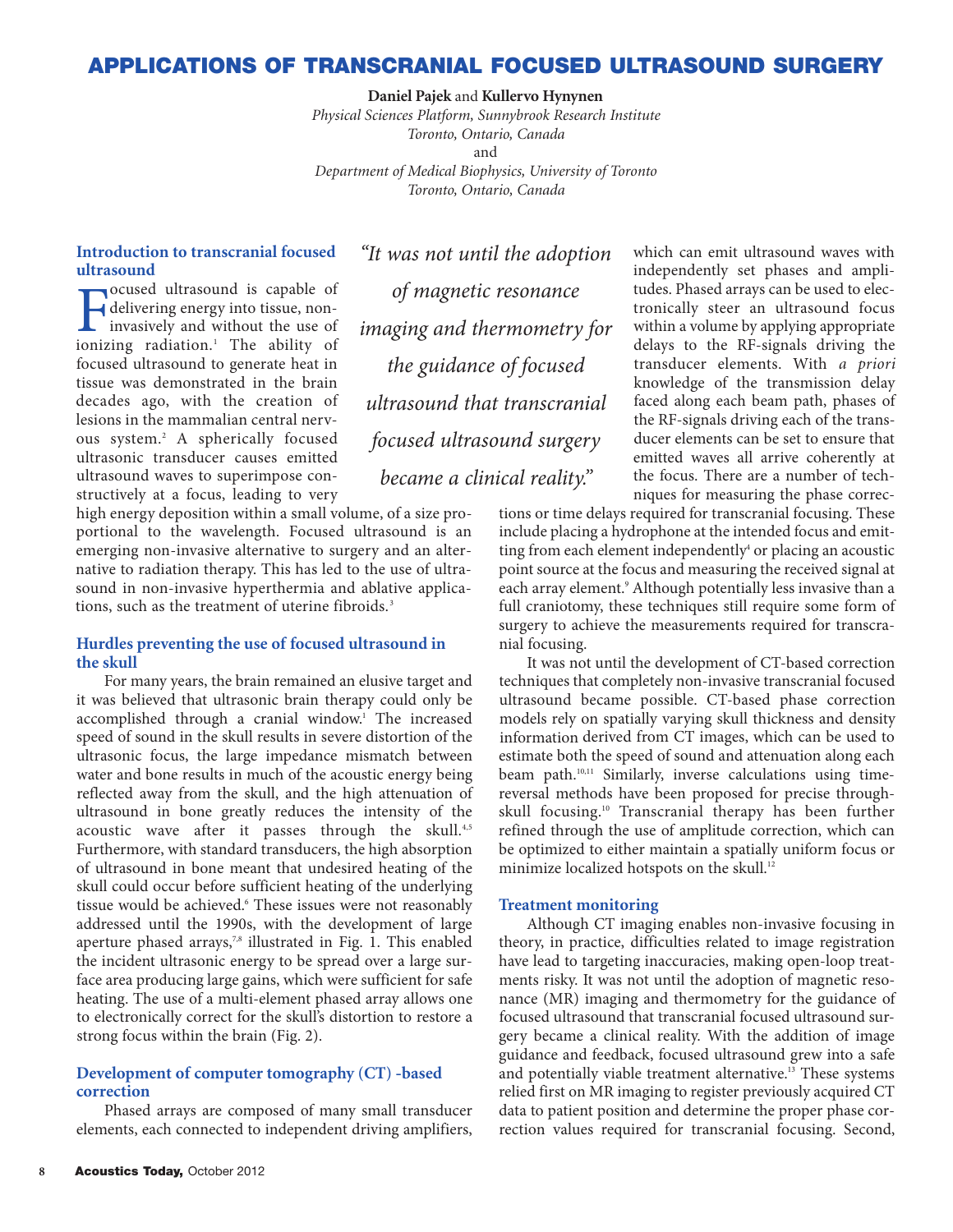they utilized real-time MR thermometry to confirm focal size and location during treatment, as well as monitor temperature increases.

As well as being able to generate heat, ultrasound is capable of inducing mechanical bioeffects within tissue. Ultrasonic cavitation refers to either stable cavitation, which is the periodic oscillation of a microbubble under an oscillating pressure field, or inertial cavitation, which is the formation and violent collapse of a cavity under very high acoustic pressures. Inertial cavitation is capable of causing tissue vaporization.14 Stable cavitation is associated with sub-harmonic and ultra-harmonic acoustic emissions and inertia cavitation is associated with the emission of acoustic broadband noise. Passive cavitation detection has been adopted to measure the spectrum and intensity of an acoustic signal to assess whether any desirable or undesirable cavitation events are occurring.<sup>15,16</sup>

#### **Development of transcranial arrays**

Modern transcranial transducer arrays take the form of a large hemisphere composed of a large number of high power transducer elements. Choice of frequency is an important consideration when designing a transcranial phased array. Ultrasound at lower frequencies suffers less attenuation and distortion through the skull.<sup>4</sup> Higher frequencies result in tighter focusing, higher pressure amplitudes, but also greater attenuation and focal distortion. Furthermore, element sizes required for steering are proportional to the wavelength, meaning that higher frequencies require a larger number of



*Fig. 1. Rendering of hemispherical phased array and skull, illustrating their relative locations during sonication. Virtual array shown contains approximately 1,000 elements.*

smaller elements to populate an entire array, to achieve adequate focusing and avoid grating lobes. It has been determined that optimal transcranial focusing for thermal treatments occurs at 600-700 kHz.6,17 However, lower frequency phased arrays could be used to perform transcranial treatments without the need for phase correction.<sup>18</sup>

The first MR-guided clinical transcranial hemispherical phased array system was the Exablate 3000 developed by Insightec (Haifa, Israel). It had a diameter of 30 cm and consisted of 512 elements operating at 670 kHz that were coupled to a 512-channel driving system capable of producing 800 W of

acoustic power.<sup>19</sup> The system also implemented treatment planning, MR feedback control, and a water cooling system to reduce skull heating. The resulting half power focus size was 2 mm by 4 mm.

Dividing the hemispherical array into a larger number of smaller transducer elements increases the ability of the phased array to steer and to correct for skull distortion.<sup>6</sup> However, increasing the number of elements greatly increases the technical complexity, as it not only requires additional transducer elements, but also independent driving amplifiers and matching circuitry. The use of lateral mode transducer ele-



*Fig. 2. Phased arrays utilize phase correction to focus through a skull. The image on the left demonstrates how phase aberration caused by the skull causes the transmitted waves to not arrive coherently at the target and results in focal distortion. For the image on the right, phase delays are applied to regain a strong focus at the target.*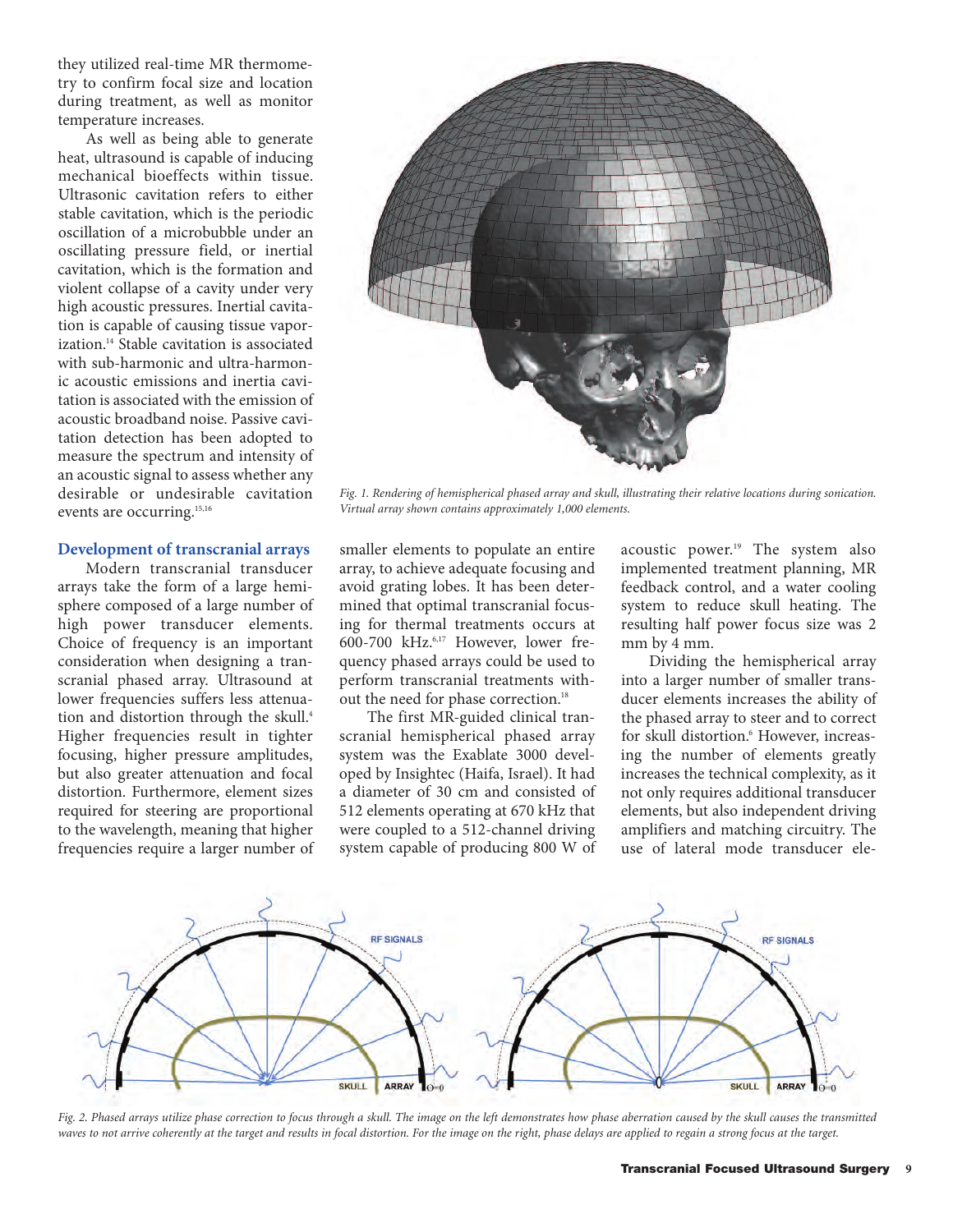ments has potential in simplifying array design, as the elements have reduced electrical impedance, which enables the construction of phased arrays without matching circuits. A prototype hemispherical array was constructed in this fashion, consisting of 1372 hollowed out cylindrical elements that are capable of operating at 306 kHz or 840 kHz.<sup>20</sup>

The current clinical prototypes (Exablate 4000; Insightec, Haifa, Israel) operate at nominal frequencies of 230 kHz and 650 kHz. The higher frequency system has been used to treat patients with giloblastomas,<sup>19</sup> chronic neuropathic pain,<sup>21</sup> and essential tremor<sup>22-24</sup> currently at the clinical trial stage.

## **Applications under clinical investigation—thermal tumor therapy**

The first procedures undertaken using a clinical prototype have been for the treatment of glioblastoma patients.<sup>19</sup> These procedures incorporated patient-specific treatment planning and MR thermometry feedback control, and so demonstrated the clinical feasibility of MR-guided transcranial focused ultrasound surgery. Each patient received multiple sonications, with focal heating viewable through realtime MR images. Limited by device power available at the time, thermal coagulation was not definitely demonstrated. However, extrapolation of the temperature measurements suggested that thermal ablation would be possible with this device, demonstrating a potential alternative to surgical resection.

#### **Applications under clinical investigation—chronic neuropathic pain**

The use of high intensity focused ultrasound (HIFU) for non-invasive neurosurgical procedures has shown great initial promise, with the chronic neuropathic pain being the first treated pathology.<sup>21</sup> Focused ultrasound was used to perform noninvasive central lateral thalamotomies in 12 patients.25 The ablations were 3-4 mm in diameter and achieved peak temperatures of 51–64°C. Treatments could be visualized and guided in real-time through MR thermometry and the lesions were clearly visible on follow-up imaging. At 3 months, patients had a mean pain relief of 49% and 6 patients experienced immediate and persisting improvements. Within this initial trial, there was one complication, a bleed at the target and ischemia in thalamus. This lead to the establishment of two safety parameters: the implementation of passive cavitation detection and ensuring the peak temperature remained below 60°C. For the remaining patients, the treatments have been well tolerated, producing no side effects or neurological deficits.

## **Applications under clinical investigation—essential tremor**

Treatment of essential tremor, a common movement disorder in adults, with focused ultrasound involves the ablation of the ventralis intermedius of the thalamus and represents a non-invasive alternative to deep brain stimulation.<sup>22</sup> Treatment outcomes can be quite dramatic, giving patients the use of a once uncontrollably shaking hand, after a single



*Fig. 3. Visible enhancement regions in the above magnetic resonance (MR) image indicate blood brain disruption of the rat brain induced by focused ultrasound. (Image courtesy of Meaghan O'Reilly)*

same-day procedure.<sup>23</sup> There are currently ongoing clinical trials at the University of Virginia in the US, Sunnybrook Health Sciences Centre in Canada, the Center of Ultrasound Functional Neurosurgery in Switzerland, and at Yonsei University Medical Centre in Korea to investigate the full potential of this treatment.

## **Future applications of focused ultrasound—blood brain barrier disruption**

The ability to disrupt the blood brain barrier (BBB) allows therapeutic agents that would normally be too large for delivery to the brain to be delivered using a method that is localized and non-invasive. It has been demonstrated that, in conjunction with injected microbubbles, ultrasound is capable of disrupting the BBB.26 With microbubbles, the energy required to cause disruption is roughly two orders of magnitude smaller than with ultrasound alone allowing the blood brain barrier to be disrupted without causing harm to the surrounding tissue. Following sonication, it has been shown that the barrier is naturally restored 24 hours following treatment. BBB disruption within a rat brain is shown in Fig. 3. Preclinically, Herceptin,<sup>27</sup> D4-receptor antibodies,<sup>28</sup> doxorubicin,<sup>29</sup> and methotrexate<sup>30</sup> for cancer treatment; antiamyloid-beta antibodies for Alzheimer's;<sup>31</sup> and stem cells for neuronal regeneration<sup>32</sup> have been delivered through the BBB using focused ultrasound. Figure 4 demonstrates delivery of neural stem cells through the BBB have ultrasound-induced disruption. With the goal of eventual clinical use, transcranial BBB disruption studies have recently been completed on non-human primates, using a single element transducer at 500 kHz33 and the Exablate 4000 clinical prototype at 230 kHz.<sup>34</sup> Cognitive testing did not show any negative effects following treatment. Furthermore, with a goal of optimizing safe disruption, control algorithms have been developed that utilize passively received acoustic signals to adjust sonication power levels.35 BBB disruption is an exciting area of active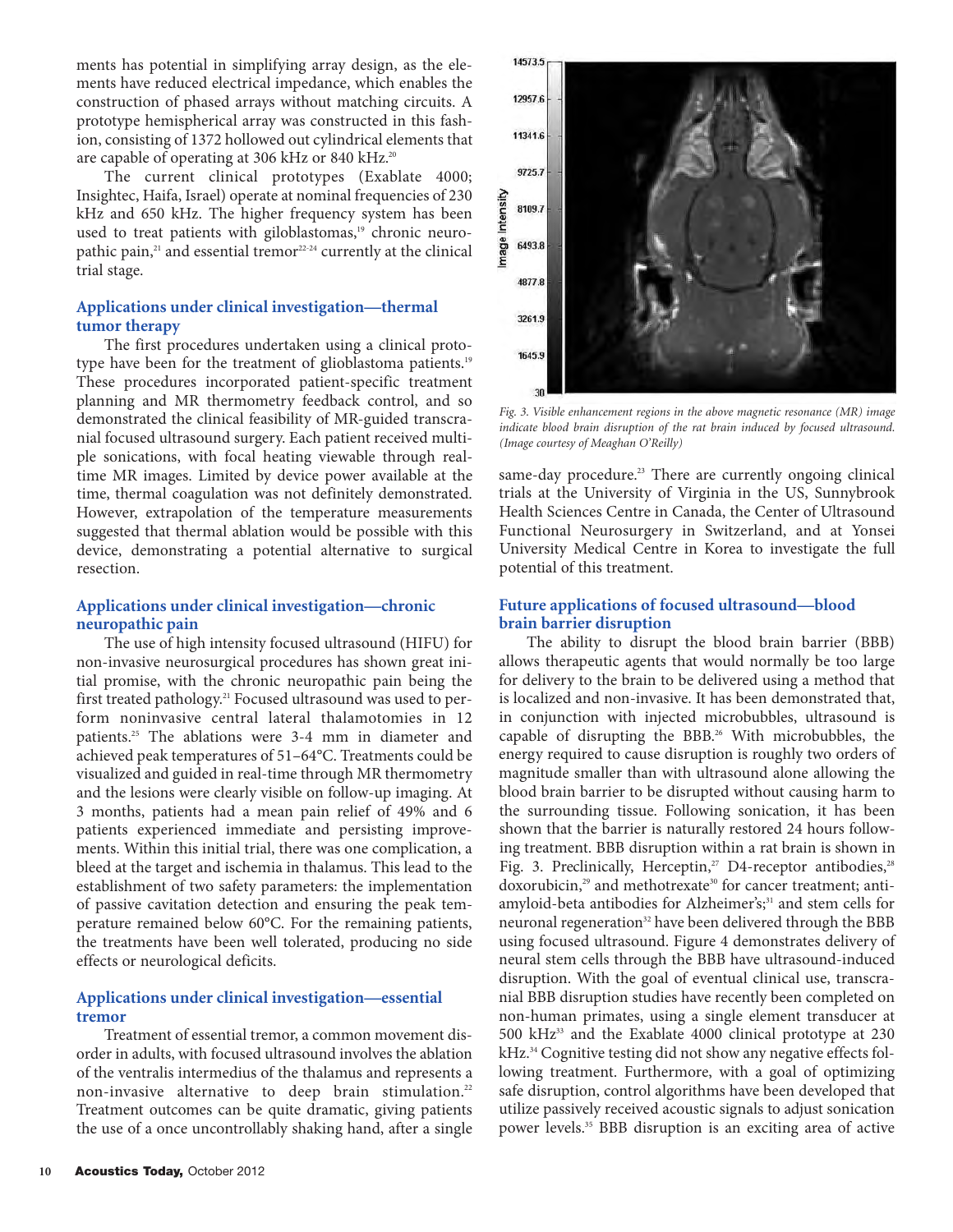

*Fig. 4. Neural stem cells, tagged with green fluorescent protein (GFP), were delivered to the left hippocampus of the rat using focused ultrasound. A) Post-mortem GFP-immunohistochemistry confirms that stem cells are only present in the left (targeted) hemisphere. B) At 40x, the GFP-positive cells clearly exhibit a neuronal phenotype (arrows). C) No cells were detected in the non-sonicated hemisphere. Scale bars: A=500*  $\mu$ *m, B,C=50*  $\mu$ *m<sup>32</sup>* 

research with many possible applications and the potential to have a significant clinical impact.

## **Future applications of focused ultrasound—sonothrombolysis**

Sonothrombolysis generally refers to the breaking apart of a blood clot using ultrasound. The use of transcranial low intensity ultrasound to enhance the efficacy of thrombolytic drugs in the treatment of ischemic stroke is being explored through clini-

cal trials, both with<sup>36</sup> and without microbubbles. Results have demonstrated enhanced recanalization, but have also been met with increased risks of hemorrhaging.37,38 Sonothrombolysis has been demonstrated using microbubbles in the absence of thrombolytics, as well.<sup>39</sup>

HIFU is capable of mechanically breaking apart a blood clot in less than 30 seconds without the use of thrombolytics or microbubbles.<sup>40,41</sup> These procedures require very high pressure

## **Baseline**

Stroke

amplitudes, as they only occur after inertial cavitation has occurred. Preclinically, HIFU sonothrombolysis has been demonstrated in animal femoral models using an acoustic power of 300 W42,43 and in an embolic middle cerebral artery (MCA) model using an acoustic power of 450 W.<sup>44</sup> In Fig. 5, fluoroscopy images of a rabbit model pre-stroke, post-stroke, and post-treatment demonstrate blocking and recanalization of the MCA. HIFU thrombolysis has the potential to enable faster recanalization and it may provide a treatment option for patients contraindicated to thrombolytics—approximately 97%.<sup>45</sup> Due to the high pressures and relatively high frequencies required for safe sonothrombolysis, studies conducted thus far have required a surgical craniotomy, however numerical simulations have shown that the application of this technique transcranially is feasible,<sup>46</sup> though it may require the development of new multi-element phased arrays consisting of an order of magnitude more elements and the corresponding high power multi-element driving technology.

## **Summary**

Transcranial focused ultrasound is an emerging non-invasive treatment modality with many potential applications. Ultrasound is unique in that it has the capability to initiate either

## Post-HIFU



*Fig. 5. Two-dimensional projection images of the rabbit cerebral vasculature are displayed. Normal perfusion of the middle cerebral artery (MCA) is observed in the baseline images. The blockage of the MCA is confirmed following injection of an embolism through a 20g catheter in the internal carotid artery. Following high intensity focused ultrasound (HIFU) treatment, restoration of flow in the MCA is demonstrated (red arrow).44*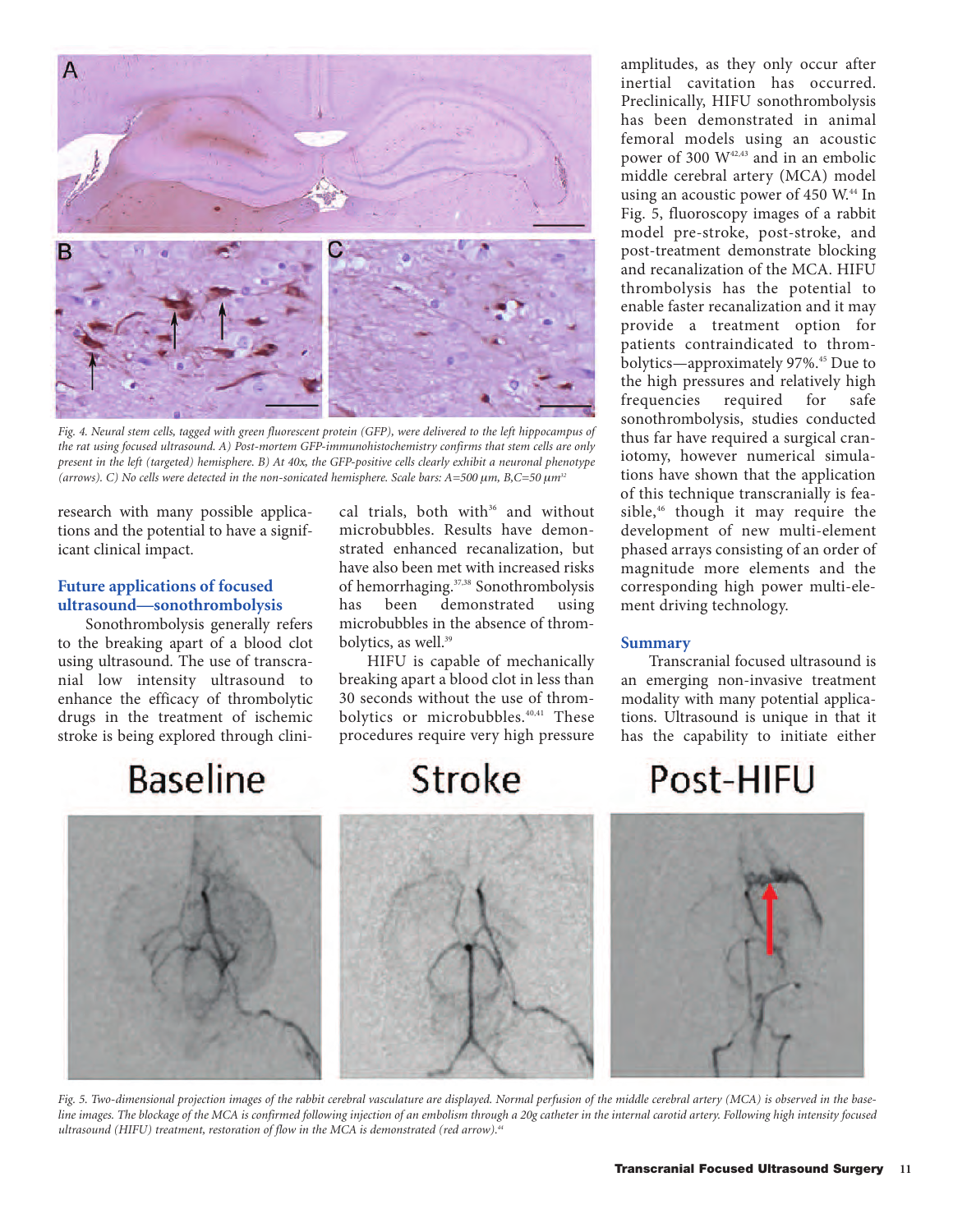mechanical or thermal bioeffects. The addition of MR guidance and feedback control, in particular, have resulted in a complete system that is capable of depositing energy into the skull in a manner that is both non-ionizing and non-invasive. The developments over the last decade have culminated in clinical trials for chronic neuropathic pain, essential tremor, and the treatment of brain metastasis. For neurosurgical procedures in particular, focused ultrasound enables a same-day alternative to surgery, making potential risky procedures now viable. Furthermore, the use of ultrasound in conjunction with therapeutic agents could potentially allow safe, localised, targeted delivery to the brain. Finally, with the development of more advanced correction algorithms, phased arrays, and multi-channel driving systems, devices will gain an increased ability to precisely target locations within larger steerable volumes and with more power. Continued development will continue to unveil new applications and enable new therapies for the treatment of brain metastasis and central nervous system (CNS) diseases.**AT**

### **References**

- 1 J. G. Lynn, R. L. Zwemer, A. J. Chick, and A. E. Miller, "New method for the generation and use of focused ultrasound in experimental biology," J. Gen. Physiol. **26**(2), 179–193 (1942).
- 2 W. J. Fry, J. W. Barnard, E. J. Fry, R. F. Krumins, and J. F. Brennan, "Ultrasonic lesions in the mammalian central nervous system," Science **16**, 122(3168), 517–518 (1955).
- 3 C. M. Tempany, E. A. Stewart, N. McDannold, B. J. Quade, F. A. Jolesz, and K. Hynynen, "MR imaging-guided focused ultrasound surgery of uterine leiomyomas: A feasibility study," Radiol. **226**(3), 897–905 (2003).
- 4 K. Hynynen and F. A. Jolesz, "Demonstration of potential noninvasive ultrasound brain therapy through an intact skull," Ultrasound Med. Biol. **24**(2), 275–283 (1998).
- 5 F. J. Fry and J. E. Barger, "Acoustical properties of the human skull," J. Acoust. Soc. Am. **63**(5), 1576–1590 (1978).
- 6 J. Sun and K. Hynynen, "Focusing of therapeutic ultrasound through a human skull: A numerical study," J. Acoust. Soc. Am. **104**(3 Pt 1), 1705–1715 (1998).
- 7 J. Sun and K. Hynynen, "The potential of transskull ultrasound therapy and surgery using the maximum available skull surface area," J. Acoust. Soc. Am. **105**(4), 2519–2527 (1999).
- 8 G. T. Clement, J. Sun, T. Giesecke, and K. Hynynen, "A hemisphere array for non-invasive ultrasound brain therapy and surgery," Phys. Med. Biol. **45**(12), 3707–3719 (2000).
- 9 J-L. Thomas and M. A. Fink, "Ultrasonic beam focusing through tissue inhomogeneities with a time reversal mirror: Application to transskull therapy," IEEE Trans. Ultrasonics, Ferroelectrics and Frequency Control **43**(6), 1122–1229 (1996).
- 10 J. F. Aubry, M. Tanter, M. Pernot, J-L.Thomas, and M. Fink, "Experimental demonstration of noninvasive transskull adaptive focusing based on prior computed tomography scans," J. Acoust. Soc. Am. **113**(1), 84–93 (2003).
- 11 G. T. Clement and K. Hynynen, "Correlation of ultrasound phase with physical skull properties," Ultrasound Med. Biol. **28**(5), 617–624 (2002).
- 12 J. White, G. T. Clement, and K. Hynynen, "Transcranial ultrasound focus reconstruction with phase and amplitude correction," IEEE Trans. Ultrasonics, Ferroelectrics and Frequency Control **52**(9), 1518–1522 (2005).
- 13 K. Hynynen and N. McDannold, "MRI-guided focused ultrasound for local tissue ablation and other image-guided interven-

tions," in *Emerging Therapeutic Ultrasound*, 1st ed., edited by J. Wu and W. L. Nyborg (Singapore World Scientific Publishing Co. Inc., 2006) p. 167.

- 14 N. B. Smith and K. Hynynen, "The feasibility of using focused ultrasound for transmyocardial revascularization," Ultrasound Med. Biol. **24**(7):1045–1054 (1998).
- N. McDannold, N. Vykhodtseva, and K. Hynynen, "Targeted disruption of the blood-brain barrier with focused ultrasound: Association with cavitation activity," Phys. Med. Biol. **51**(4), 793–807 (2006).
- 16 C. C. Coussios, C. H. Farny, G. ter Haar, and R. A. Roy, "Role of acoustic cavitation in the delivery and monitoring of cancer treatment by high-intensity focused ultrasound (HIFU)," Int. J. Hyperthermia **23**(2), 105–120 (2007).
- K. Hynynen and G. Clement, "Clinical applications of focused ultrasound-the brain," Int. J. Hyperthermia **23**(2), 193–202 (2007).
- X. Yin and K. Hynynen, "A numerical study of transcranial focused ultrasound beam propagation at low frequency," Phys. Med. Biol. **50**(8), 1821–1836 (2005).
- 19 N. McDannold, G. T. Clement, P. Black, F. Jolesz, and K. Hynynen, "Transcranial magnetic resonance imaging- guided focused ultrasound surgery of brain tumors: Initial findings in 3 patients," Neurosurgery **66**(2), 323–32; discussion 332 (2010).
- 20 J. Song and K. Hynynen, "Feasibility of using lateral mode coupling method for a large scale ultrasound phased array for noninvasive transcranial therapy," IEEE Trans. Biomed. Eng. **57**(1), 124–133 (2010).
- 21 E. Martin, D. Jeanmonod, A. Morel, E. Zadicario, and B. Werner, "High-intensity focused ultrasound for noninvasive functional neurosurgery," Ann. Neurol. **66**(6), 858–861 (2009).
- 22 J. W. Elias, "A feasibility study to evaluate safety and initial effectiveness of ExAblate Transcranial MR guided focused ultrasound for unilateral thalamotomy in the treatment of essential tremor," Focused Ultrasound Surgery Foundation, Research Project NCT01304758 (2012).
- 23 J. W. Elias, "Dr. Jeff Elias (University of Virginia) discusses the results from the essential tremor study of the first 10 patients," www.insightec.com/56475.html. Last viewed 9/15/2011.
- 24 J. W. Elias, D. Huss, M. A. Khaled, S. J. Monteith, R. Frysinger, and J. Loomba, "MR-guided focused ultrasound lesioning for the treatment of essential tremor. A new paradigm for noninvasive lesioning and neuromodulation," paper presented at the Congress of Neurological Surgeons 2011 Annual Meeting (2011).
- 25 D. Jeanmonod, B. Werner, A. Morel, L. Michels, E. Zadicario, G. Schiff, and E. Martin, "Transcranial magnetic resonance imaging-guided focused ultrasound: noninvasive central lateral thalamotomy for chronic neuropathic pain," Neurosurg. Focus **32**(1):E1 (2012).
- 26 K. Hynynen, N. McDannold, N. Vykhodtseva, and F. A. Jolesz, "Noninvasive MR imaging-guided focal opening of the bloodbrain barrier in rabbits," Radiology **220**(3):640–646 (2001).
- 27 M. Kinoshita, N. McDannold, F. A. Jolesz, and K. Hynynen,,"Noninvasive localized delivery of herceptin to the mouse brain by MRI-guided focused ultrasound-induced blood-brain barrier disruption," Proc. Natl. Acad. Sci. U. S. A. **103**(31), 11719–11723 (2006).
- 28 M. Kinoshita, N. McDannold, F. A. Jolesz, and K. Hynynen, "Targeted delivery of antibodies through the blood-brain barrier by MRI-guided focused ultrasound," Biochem. Biophys. Res. Commun. **340**(4), 1085–1090 (2006).
- 29 L. H. Treat, N. McDannold, N. Vykhodtseva, Y. Zhang, K. Tam, and K. Hynynen, "Targeted delivery of doxorubicin to the rat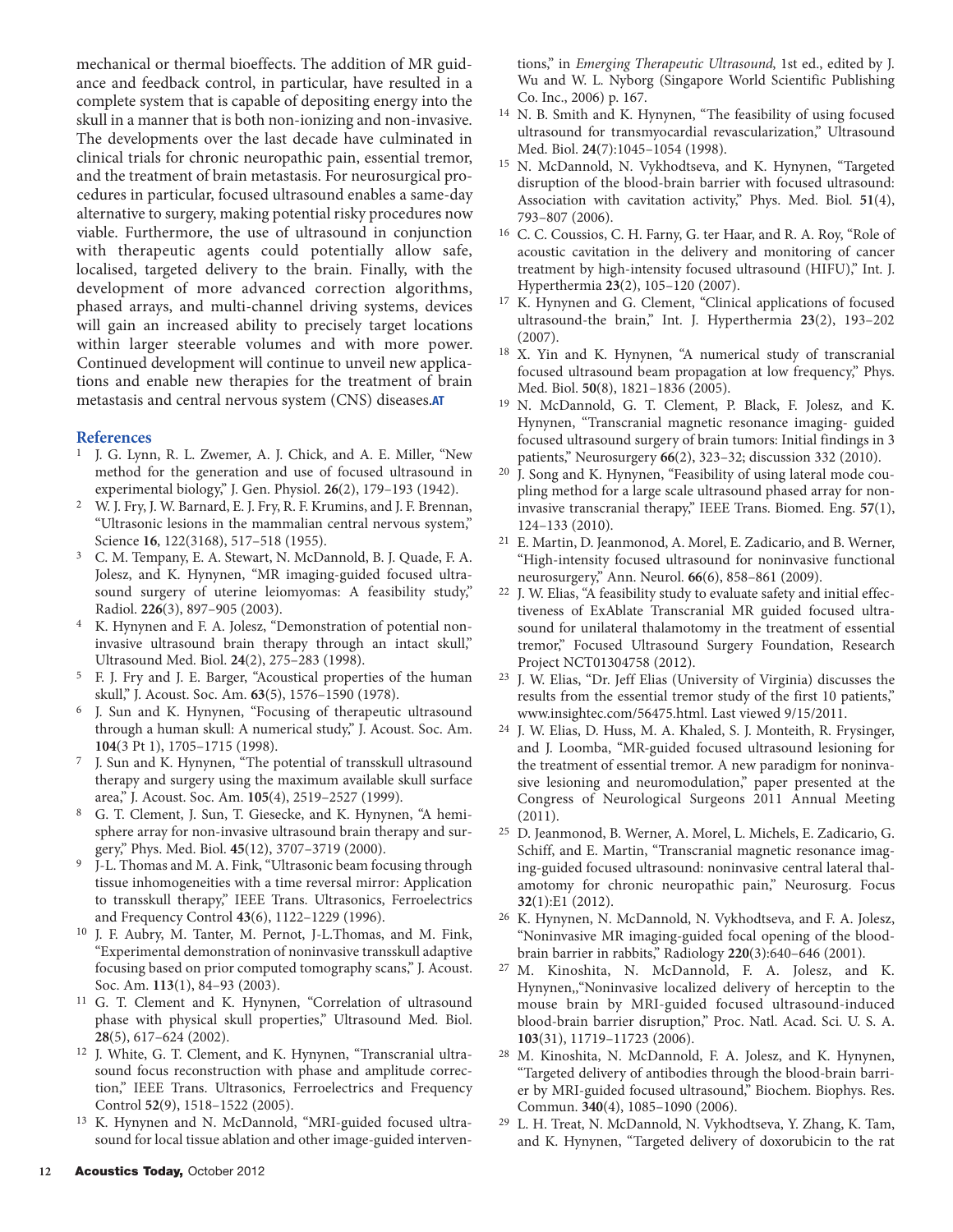brain at therapeutic levels using MRI-guided focused ultrasound," Int. J. Cancer **121**(4), 901–907 (2007).

- 30 J. Mei, Y. Cheng, Y. Song, Y. Yang, F. Wang, Y. Liu, and Z. Wang, "Experimental study on targeted methotrexate delivery to the rabbit brain via magnetic resonance imaging-guided focused ultrasound," J. Ultrasound Med. **28**(7), 871–880 (2009).
- 31 J. F. Jordao, C. A. Ayala-Grosso, K. Markham, Y. Huang, R. Chopra, J. McLaurin, K. Hynyen, and I. Aubert, "Antibodies targeted to the brain with image-guided focused ultrasound reduces amyloid-beta plaque load in the TgCRND8 mouse model of Alzheimer's disease," PLoS One **5**(5), e10549, doi:10.1371/journal.pone.0010549 (2010).
- 32 A. Burgess, C. A. Ayala-Grosso, M. Ganguly, J. F. Jordao, I. Aubert, and K. Hynynen, "Targeted delivery of neural stem cells to the brain using MRI-guided focused ultrasound to disrupt the blood-brain barrier," PLoS One **6**(11), e27877, doi:10.1371/journal.pone.0027877 (2011).
- 33 F. Marquet, Y. S. Tung, T. Teichert, V. P. Ferrera, and E. E. Konofagou, "Noninvasive, transient and selective blood-brain barrier opening in non-human primates in vivo," PLoS One **6**(7), e22598, doi:10.1371/journal.pone.0022598 (2011).
- 34 N. McDannold, C. D. Arvanitis, N. Vykhodtseva, and M. S. Livingstone, "Temporary disruption of the blood-brain barrier by use of ultrasound and microbubbles: Safety and efficacy evaluation in rhesus macaques," Cancer Res. **72**(14), 3652–3663 (2012).
- 35 M. A. O'Reilly and K. Hynynen, "Blood-brain barrier: real-time feedback-controlled focused ultrasound disruption by using an acoustic emissions-based controller," Radiology **263**(1), 96–106 (2012).
- 36 C. A. Molina, M. Ribo, M. Rubiera, J. Montaner, E. Santamarina, R. Delgado-Mederos, J. F. Arenillas, R. Huertas, F. Purroy, P. Delgado, and J. Alvarez-Sabín, "Microbubble administration accelerates clot lysis during continuous 2-MHz ultrasound monitoring in stroke patients treated with intravenous tissue plasminogen activator," Stroke **37**(2), 425–429 (2006).
- 37 M. Daffertshofer, A. Gass, P. Ringleb, M. Sitzer, U. Sliwka, T. Els, O. Sedlaczek, W. J. Koroshetz, and M. G. Hennerici, "Transcranial low-frequency ultrasound-mediated thrombolysis in brain ischemia: Increased risk of hemorrhage with combined ultrasound and tissue plasminogen activator: Results of a phase II clinical trial," Stroke **36**(7), 1441–1446 (2005).
- 38 C. A. Molina, A. D. Barreto, G. Tsivgoulis, P. Sierzenski, M. D. Malkoff, M. Rubiera, N. Gonzales, R. Mikulik, G. Pate, J.

leor

Ostrem, W. Singleton, G. Manvelian, E. C. Unger, J. C. Grotta, P. D. Schellinger, and A. V. Alexandrov, "Transcranial ultrasound in clinical sonothrombolysis (TUCSON) trial," Ann. Neurol. **66**(1), 28–38 (2009).

- 39 W. C. Culp, R. Flores, A. T. Brown, J. D. Lowery, P. K. Roberson, L. J. Hennings, S. D. Woods, J. H. Hatton, B. C. Culp, R. D. Skinner, and M. J. Borrelli, "Successful microbubble sonothrombolysis without tissue-type plasminogen activator in a rabbit model of acute ischemic stroke," Stroke **42**(8), 2280–2285 (2011).
- 40 A. D. Maxwell, C. A. Cain, A. P. Duryea, L. Yuan, H. S. Gurm, and Z. Xu, "Noninvasive thrombolysis using pulsed ultrasound cavitation therapy - histotripsy," Ultrasound Med. Biol. **35**(12), 1982–1994 (2009).
- 41 U. Rosenschein, A. Frimerman, S. Laniado, and H. I. Miller, "Study of the mechanism of ultrasound angioplasty from human thrombi and bovine aorta," Am. J. Cardiol. **74**(12), 1263–1266 (1994).
- 42 A. D. Maxwell, G. Owens, H. S. Gurm, K. Ives, D. D. Myers, Jr., and Z. Xu, "Noninvasive treatment of deep venous thrombosis using pulsed ultrasound cavitation therapy (histotripsy) in a porcine model," J. Vasc. Interv. Radiol. **22**(3), 369–377 (2011).
- 43 C. Wright, K. Hynynen, and D. Goertz, "In vitro and in vivo high intensity focused ultrasound thrombolysis," Investigative Radiol. **47**(4), 217–225 (2012).
- 44 A. Burgess, Y. Huang, A. C. Waspe, M. Ganguly, D. E. Goertz, and K. Hynynen, "High-intensity focused ultrasound (HIFU) for dissolution of clots in a rabbit model of embolic stroke," PLoS One **7**(8), e42311, (2012).
- 45 V. L. Roger, A...S. Go, D. M. Lloyd-Jones, R. J. Adams, J. D. Berry, T. M. Brown, M. R. Carnethon, S. Dai, G. de Simone, E. S. Ford, C. S. Fox, H. J. Fullerton, C. Gillespie, K. J. Greenlund, S. M. Hailpern, J. A. Heit, P. M. Ho, V. J. Howard, B. M. Kissela, S. J. Kittner, D. T. Lackland, J. H. Lichtman, L. D. Lisabeth, D. M. Makuc, G. M. Marcus, A. Marelli, D. B. Matchar, M. M. McDermott, J. B. Meigs, C. S. Moy, D. Mozaffarian, M. E. Mussolino, G. Nichol, N. P. Paynter, W. D. Rosamond, P. D. Sorlie, R. S. Stafford, T. N. Turan, M. B. Turner, N. D. Wong, and J. Wylie-Rosett, "Heart disease and stroke statistics–2011 update: A report from the American Heart Association," Circulation **123**(4), e18–e209 (2011).
- 46 D. Pajek and K. Hynynen, "The design of a focused ultrasound transducer array for the treatment of stroke: A simulation study," Phys. Med. Biol. **57**(15), 4951–4968 (2012).

# Discover new heights in acoustics design

Room Acoustics Software